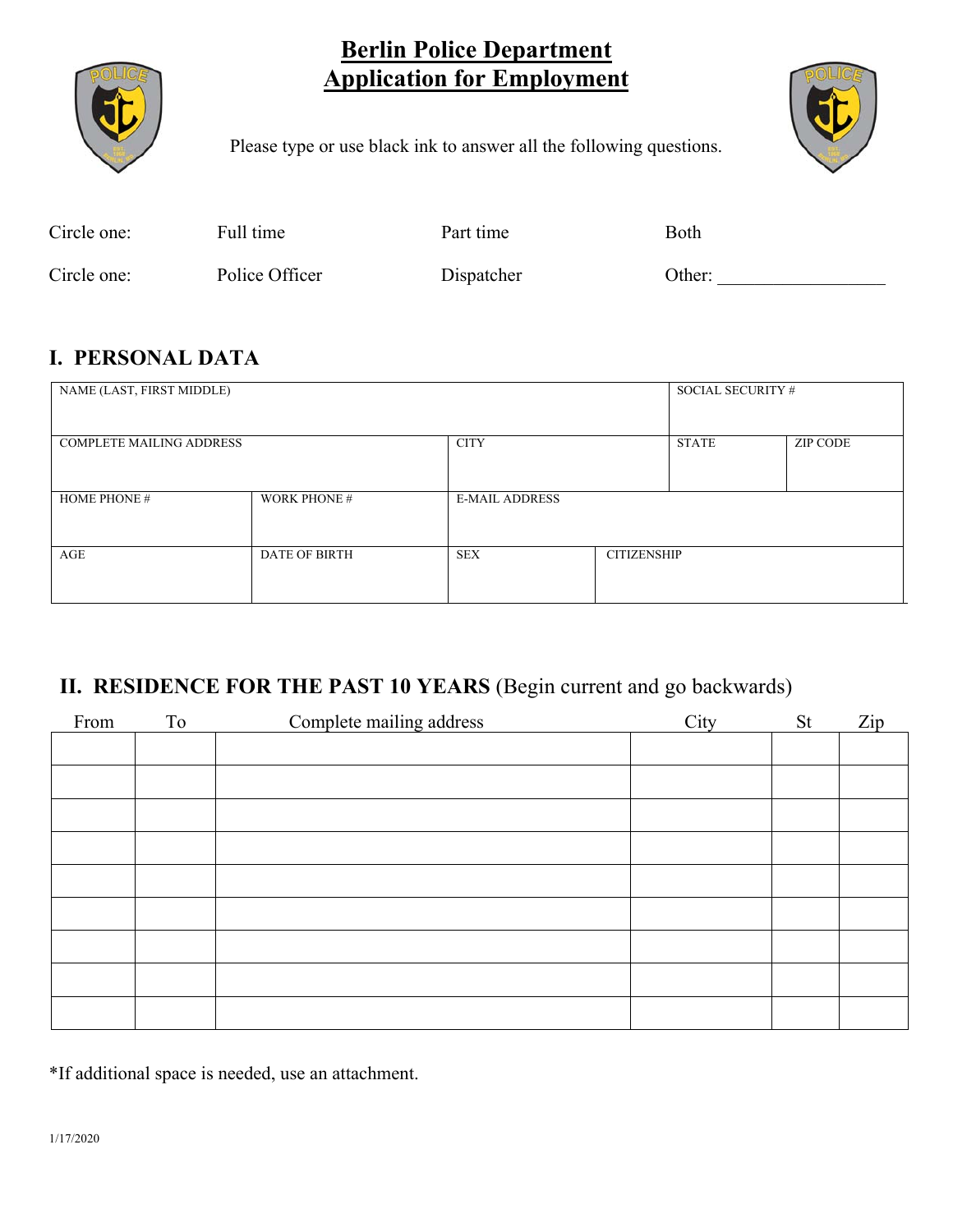## **III. EDUCATION**

| HIGHEST GRADE COMPLETED                                                                    | NAME AND LOCATION OF LAST HIGH SCHOOL ATTENDED       |  |  |  |
|--------------------------------------------------------------------------------------------|------------------------------------------------------|--|--|--|
| HIGH SCHOOL EQUIVALENCY TEST (DATE AND CERTIFICATION #)                                    | U.S. ARMED FORCES DIPLOMA (DATE AND CERTIFICATION #) |  |  |  |
|                                                                                            |                                                      |  |  |  |
| <b>YES</b><br>NO.<br>CERT.#                                                                | <b>YES</b><br>NO<br>CERT.#                           |  |  |  |
| COLLEGE OR UNIVERSITY (NAME AND LOCATION)                                                  |                                                      |  |  |  |
|                                                                                            |                                                      |  |  |  |
| <b>DATES ATTENDED</b><br><b>CREDIT HOURS / SEMESTER</b>                                    | <b>DEGREE RECIEVED</b>                               |  |  |  |
|                                                                                            |                                                      |  |  |  |
|                                                                                            |                                                      |  |  |  |
| MAJOR AND MINOR COURSES                                                                    |                                                      |  |  |  |
|                                                                                            |                                                      |  |  |  |
| <b>GRADUATE STUDIES (DETAIL FIELD OF STUDY)</b>                                            |                                                      |  |  |  |
|                                                                                            |                                                      |  |  |  |
|                                                                                            |                                                      |  |  |  |
| SPECIALIZED SCHOOLS OR TRAINING (NAME AND LOCATION, SUBJECT STUDIED, CERTIFICATE RECEIVED) |                                                      |  |  |  |
|                                                                                            |                                                      |  |  |  |
|                                                                                            |                                                      |  |  |  |
| SPECIAL SKILLS AND QUALIFICATIONS                                                          |                                                      |  |  |  |
|                                                                                            |                                                      |  |  |  |
|                                                                                            |                                                      |  |  |  |

\*YOU MAY HAVE TO SUBMIT OR ARRANGE FOR SUBMISSION, A TRANSCRIPT FROM EACH SCHOOL ATTENDED. FORWARD TO: CHIEF OF POLICE, BERLIN POLICE DEPT.

# **IV. MILITARY AND SELECTIVE SERVICE HISTORY**

| <b>BRANCH OF SERVICE</b>                                           |                   | <b>DATE ENTERED</b>                                                                | <b>DATE SEPARATED</b>          |
|--------------------------------------------------------------------|-------------------|------------------------------------------------------------------------------------|--------------------------------|
|                                                                    |                   |                                                                                    |                                |
|                                                                    |                   |                                                                                    |                                |
| SERIAL#                                                            |                   | HIGHEST RANK ATTAINED                                                              | TYPE OF DISCHARGE / SEPARATION |
|                                                                    |                   |                                                                                    |                                |
|                                                                    |                   |                                                                                    |                                |
|                                                                    |                   |                                                                                    |                                |
|                                                                    |                   | ARE YOU A MEMBER OF THE NATIONAL GUARD UNIT? (IF YES, NAME, AND ADDRESS OF UNIT)   |                                |
|                                                                    |                   |                                                                                    |                                |
| <b>YES</b><br>N <sub>O</sub>                                       |                   |                                                                                    |                                |
| <b>STATUS</b>                                                      |                   | DO YOU ATTEND ENCAMPMENT? (IF YES, NUMBER OF DAYS YOU ATTEND, AND NUMBER OF HOURS) |                                |
|                                                                    |                   |                                                                                    |                                |
| <b>INACTIVE</b><br><b>ACTIVE</b>                                   | <b>YES</b><br>NO. |                                                                                    |                                |
| LIST ANY MILITARY OCCUPATIONAL SPECIALITIES                        |                   |                                                                                    |                                |
|                                                                    |                   |                                                                                    |                                |
|                                                                    |                   |                                                                                    |                                |
|                                                                    |                   |                                                                                    |                                |
| SELECTIVE SERVICE REGISTRATION (LOCATION AND DATE OF REGISTRATION) |                   |                                                                                    |                                |
|                                                                    |                   |                                                                                    |                                |
|                                                                    |                   |                                                                                    |                                |
|                                                                    |                   |                                                                                    |                                |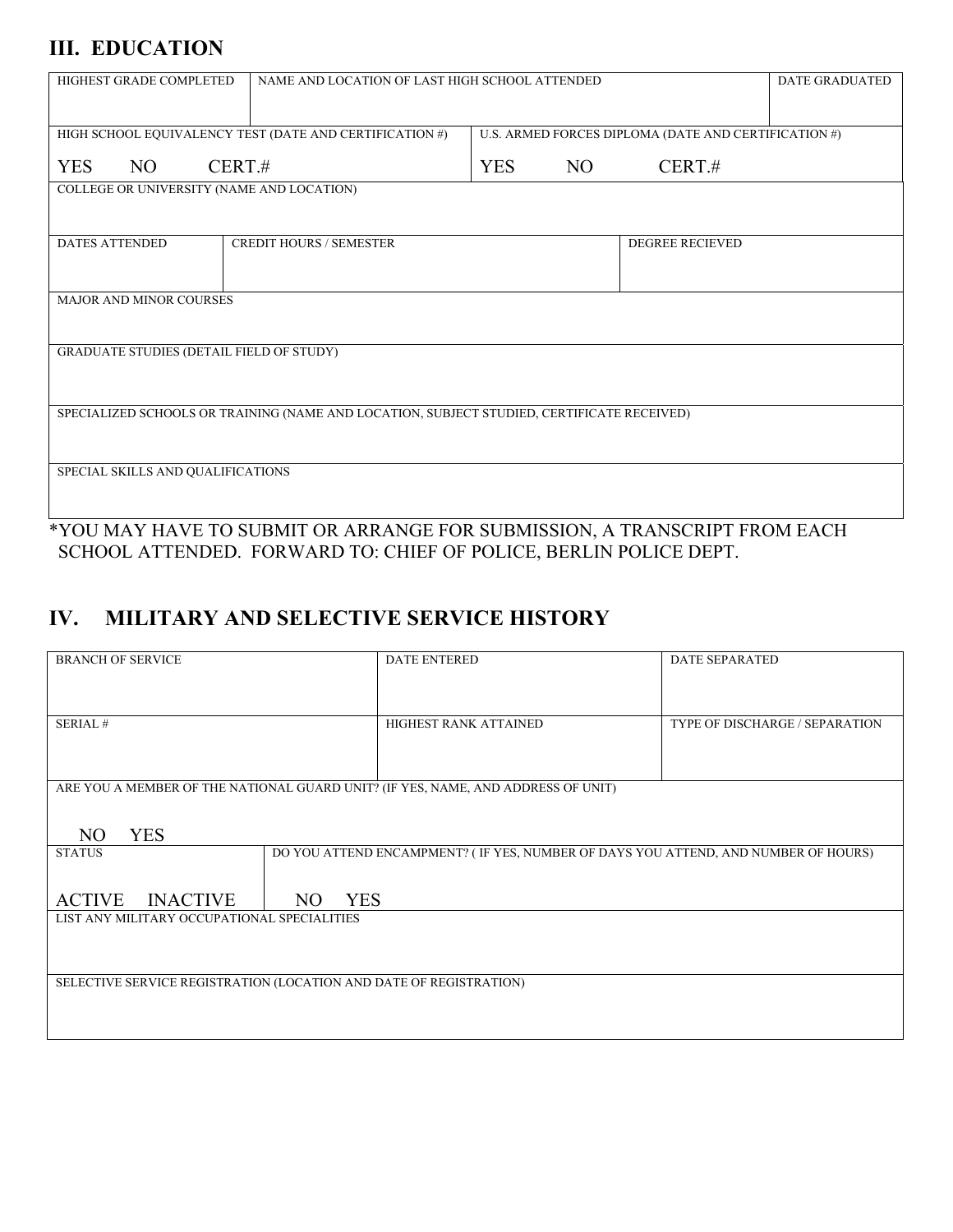# **V. EMPLOYMENT HISTORY** (START WITH PRESENT AND GO BACK)

| <b>EMPLOYER (NAME ANDADDRESS)</b> |                             | <b>DATE STARTED</b> | <b>DATE FINISHED</b>   |
|-----------------------------------|-----------------------------|---------------------|------------------------|
| <b>TYPE OF BUSINESS</b>           | <b>REASON FOR LEAVING</b>   | <b>SALARY START</b> | <b>SALARY FINISHED</b> |
| <b>TITLE OF POSITION</b>          | SUPERVISORY DUTIES (IF ANY) |                     |                        |
| <b>MAJOR DUTIES</b>               |                             |                     |                        |
|                                   |                             |                     |                        |

| <b>EMPLOYER (NAME AND ADDRESS)</b> |                             | <b>DATE STARTED</b> | <b>DATE FINISHED</b>             |
|------------------------------------|-----------------------------|---------------------|----------------------------------|
| <b>TYPE OF BUSINESS</b>            | <b>REASON FOR LEAVING</b>   | <b>SALARY START</b> | <b>SALARY</b><br><b>FINISHED</b> |
| <b>TITLE OF POSITION</b>           | SUPERVISORY DUTIES (IF ANY) |                     |                                  |
| <b>MAJOR DUTIES</b>                |                             |                     |                                  |
|                                    |                             |                     |                                  |

| <b>EMPLOYER (NAME AND ADDRESS)</b> |                             | <b>DATE STARTED</b> | <b>DATE FINISHED</b>             |
|------------------------------------|-----------------------------|---------------------|----------------------------------|
| <b>TYPE OF BUSINESS</b>            | <b>REASON FOR LEAVING</b>   | <b>SALARY START</b> | <b>SALARY</b><br><b>FINISHED</b> |
| <b>TITLE OF POSITION</b>           | SUPERVISORY DUTIES (IF ANY) |                     |                                  |
| <b>MAJOR DUTIES</b>                |                             |                     |                                  |
|                                    |                             |                     |                                  |

| <b>EMPLOYER (NAME AND ADDRESS)</b> |                             | <b>DATE STARTED</b> | <b>DATE FINISHED</b>             |
|------------------------------------|-----------------------------|---------------------|----------------------------------|
| <b>TYPE OF BUSINESS</b>            | <b>REASON FOR LEAVING</b>   | <b>SALARY START</b> | <b>SALARY</b><br><b>FINISHED</b> |
| <b>TITLE OF POSITION</b>           | SUPERVISORY DUTIES (IF ANY) |                     |                                  |
| <b>MAJOR DUTIES</b>                |                             |                     |                                  |
|                                    |                             |                     |                                  |

| <b>EMPLOYER (NAME AND ADDRESS)</b> |                             | <b>DATE STARTED</b> | <b>DATE FINISHED</b>             |
|------------------------------------|-----------------------------|---------------------|----------------------------------|
| <b>TYPE OF BUSINESS</b>            | <b>REASON FOR LEAVING</b>   | <b>SALARY START</b> | <b>SALARY</b><br><b>FINISHED</b> |
| <b>TITLE OF POSITION</b>           | SUPERVISORY DUTIES (IF ANY) |                     |                                  |
| <b>MAJOR DUTIES</b>                |                             |                     |                                  |
|                                    |                             |                     |                                  |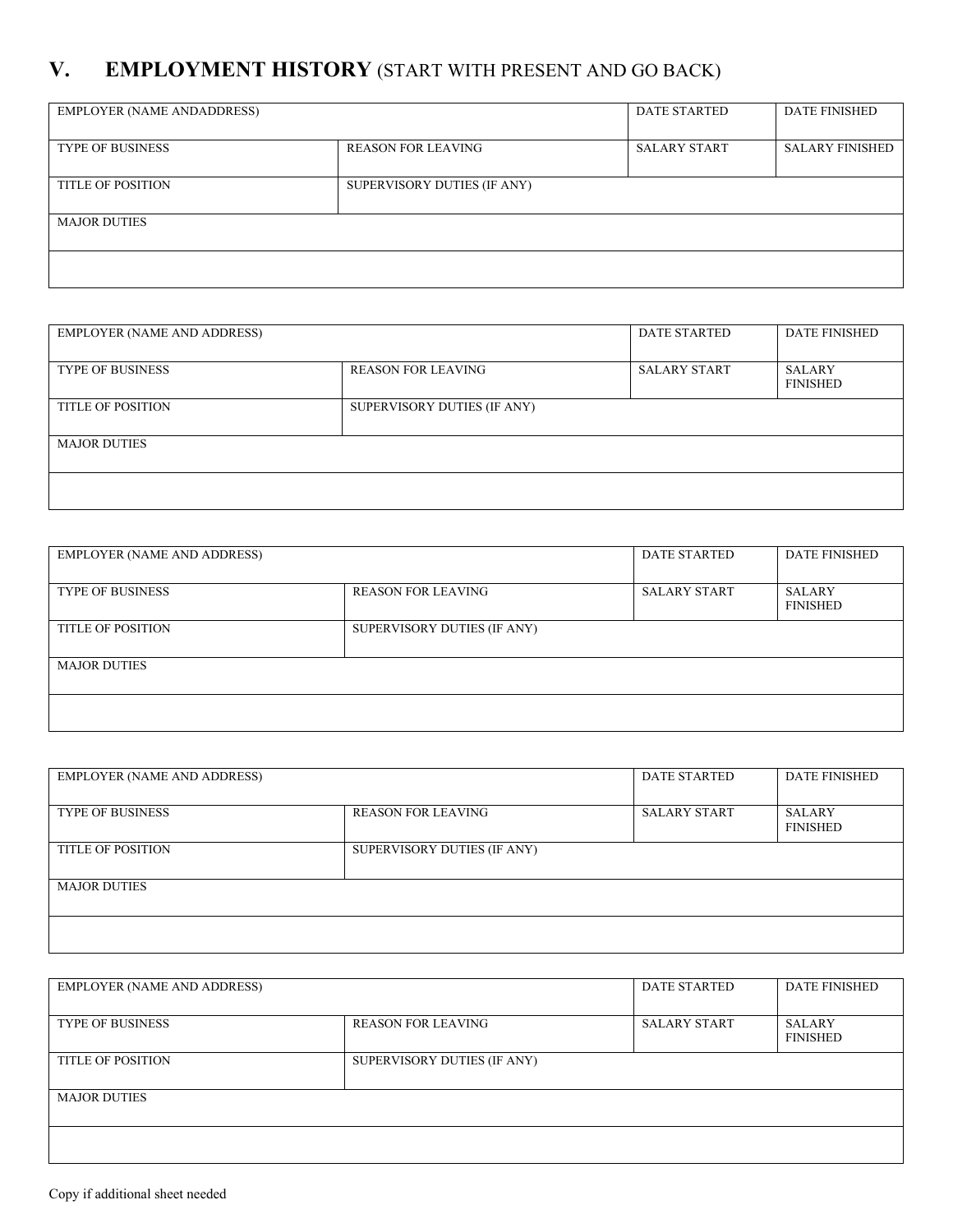# **VI. EMERGENCY CONTACT**

| Name | Address | Phone# |
|------|---------|--------|
|      |         |        |
|      |         |        |
|      |         |        |
|      |         |        |
|      |         |        |
|      |         |        |

### **VII. REFERENCE DATA**

#### Personal

| Name | Address | Phone# | Years Known |
|------|---------|--------|-------------|
|      |         |        |             |
|      |         |        |             |
|      |         |        |             |
|      |         |        |             |
|      |         |        |             |
|      |         |        |             |
|      |         |        |             |
|      |         |        |             |
|      |         |        |             |
|      |         |        |             |
|      |         |        |             |
|      |         |        |             |

### Business or Professional

| Name | Address | Phone# | Years Known |
|------|---------|--------|-------------|
|      |         |        |             |
|      |         |        |             |
|      |         |        |             |
|      |         |        |             |
|      |         |        |             |
|      |         |        |             |
|      |         |        |             |
|      |         |        |             |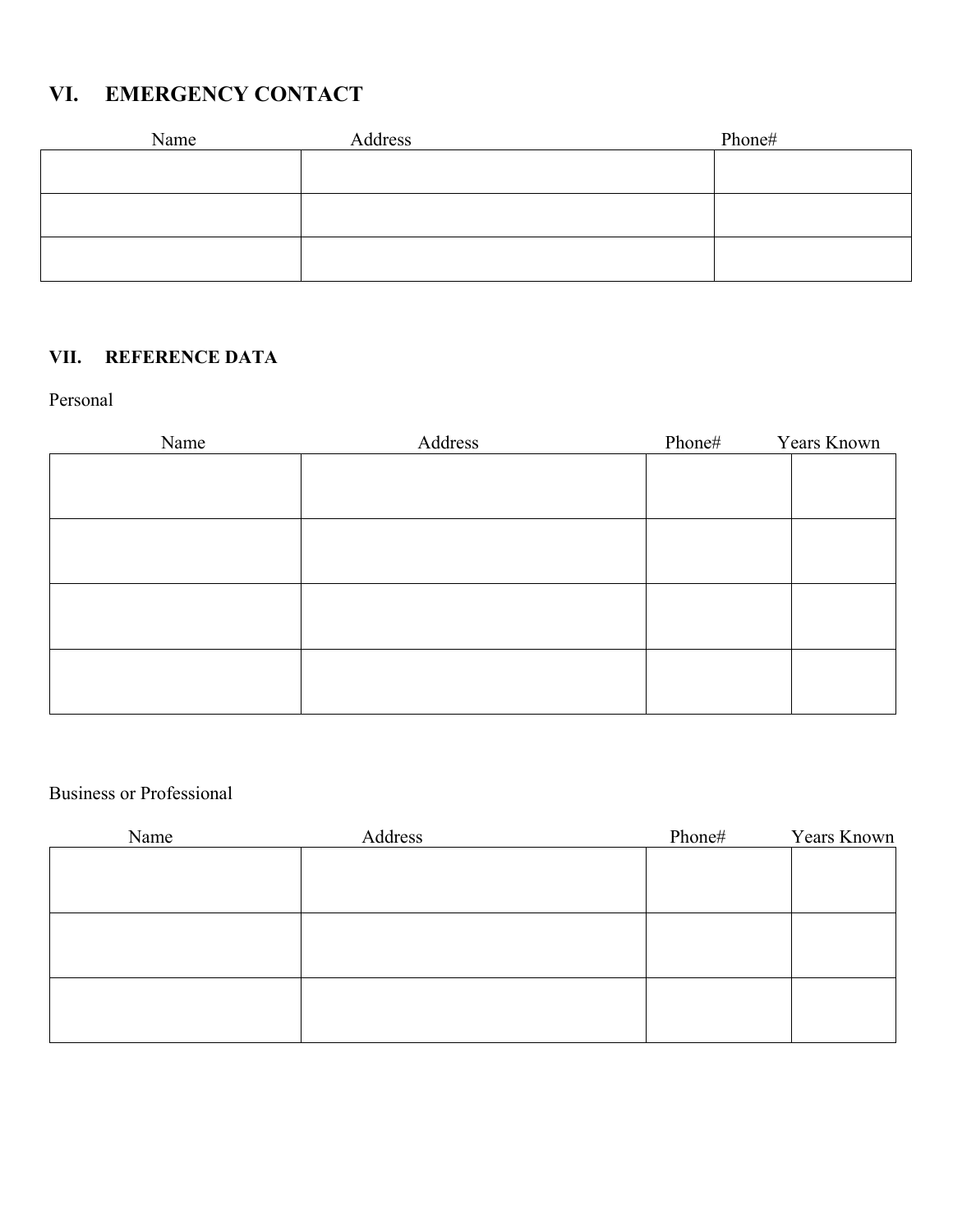## **VIII. GENERAL INFORMATION**

1. HAVE YOU EVER BEEN ARRESTED, TAKEN INTO CUSTODY, HELD FOR INVESTIGATION OR CHARGED BY ANY LAW ENFORCEMENT AGENCY? (IF YES, EXPLAIN) NO YES

#### 2. HAS ANYTHING EVER HAPPENED IN YOUR LIFE THAT MAY REFLECT ON YOUR ABILITY TO PERFORM DUTIES YOU MAY BE CALLED UPON TO UNDERTAKE? (IF YES, EXPLAIN) NO YES

 $\_$  , and the set of the set of the set of the set of the set of the set of the set of the set of the set of the set of the set of the set of the set of the set of the set of the set of the set of the set of the set of th

| <b>DRIVER'S LICENSE #</b> |            | <b>STATE OF ISSUE</b>                                                          | LICENSE CLASS | <b>EXPIRATION DATE</b>                                                                           | <b>LICENSE RESTRICTIONS</b>                                                                                  |
|---------------------------|------------|--------------------------------------------------------------------------------|---------------|--------------------------------------------------------------------------------------------------|--------------------------------------------------------------------------------------------------------------|
|                           |            |                                                                                |               |                                                                                                  |                                                                                                              |
|                           |            |                                                                                |               |                                                                                                  |                                                                                                              |
|                           |            |                                                                                |               |                                                                                                  |                                                                                                              |
|                           |            | HAS YOUR LICENSE EVER BEEN SUSPENDED? (IF YES, EXPLAIN)                        |               |                                                                                                  |                                                                                                              |
|                           |            |                                                                                |               |                                                                                                  |                                                                                                              |
|                           |            |                                                                                |               |                                                                                                  |                                                                                                              |
| NO                        | <b>YES</b> |                                                                                |               |                                                                                                  |                                                                                                              |
|                           |            |                                                                                |               |                                                                                                  |                                                                                                              |
|                           |            | HAVE YOU EVER APPEARED IN CIVIL COURT? (IF YES, EXPLAIN)                       |               |                                                                                                  |                                                                                                              |
|                           |            |                                                                                |               |                                                                                                  |                                                                                                              |
|                           |            |                                                                                |               |                                                                                                  |                                                                                                              |
| NO.                       | <b>YES</b> |                                                                                |               |                                                                                                  |                                                                                                              |
|                           |            | HAVE YOU EVER BEEN DISCHARGED OR ASKED TO RESIGN FROM A JOB? (IF YES, EXPLAIN) |               |                                                                                                  |                                                                                                              |
|                           |            |                                                                                |               |                                                                                                  |                                                                                                              |
|                           |            |                                                                                |               |                                                                                                  |                                                                                                              |
| NO.                       | <b>YES</b> |                                                                                |               |                                                                                                  |                                                                                                              |
|                           |            |                                                                                |               |                                                                                                  | HAVE YOU EVER APPLIED FOR EMPLOYMENT WITH THIS OR ANY OTHER LAW ENFORCEMENT AGENCY? (IF YES, WHICH AGENCIES) |
|                           |            |                                                                                |               |                                                                                                  |                                                                                                              |
|                           |            |                                                                                |               |                                                                                                  |                                                                                                              |
| NO.                       | <b>YES</b> |                                                                                |               |                                                                                                  |                                                                                                              |
|                           |            |                                                                                |               |                                                                                                  |                                                                                                              |
|                           |            |                                                                                |               | HAVE YOU EVER BEEN REJECTED FOR THE POSITION OF POLICE OFFICER, OR DISPATCHER? (IF YES, EXPLAIN) |                                                                                                              |
|                           |            |                                                                                |               |                                                                                                  |                                                                                                              |
|                           |            |                                                                                |               |                                                                                                  |                                                                                                              |
| NO.                       | <b>YES</b> |                                                                                |               |                                                                                                  |                                                                                                              |

## **IX. DRUG AND ALCOHOL USE**

HAVE YOU EVER USED ILLEGAL A DRUG? (IF YES, COMPLETE THE BOX BELOW)

NO YES

LIST **ALL** DRUGS USED OR EXPIRIMENTED WITH, TO INCLUDE THE FOLLOWING: MAIJUANA, COCAINE, L.S.D., PCP, HEROIN, AMPHETAMINES, AND BARBITUATES. IF ANY LIST LAST TIME USED.

DO YOU EVER USE ALCOHOLIC BEVERAGES?

#### NO YES

HAVE YOU EVER BEEN CHARGED WITH DWI or DUI? (IF YES, DATE OF CHARGE)

NO YES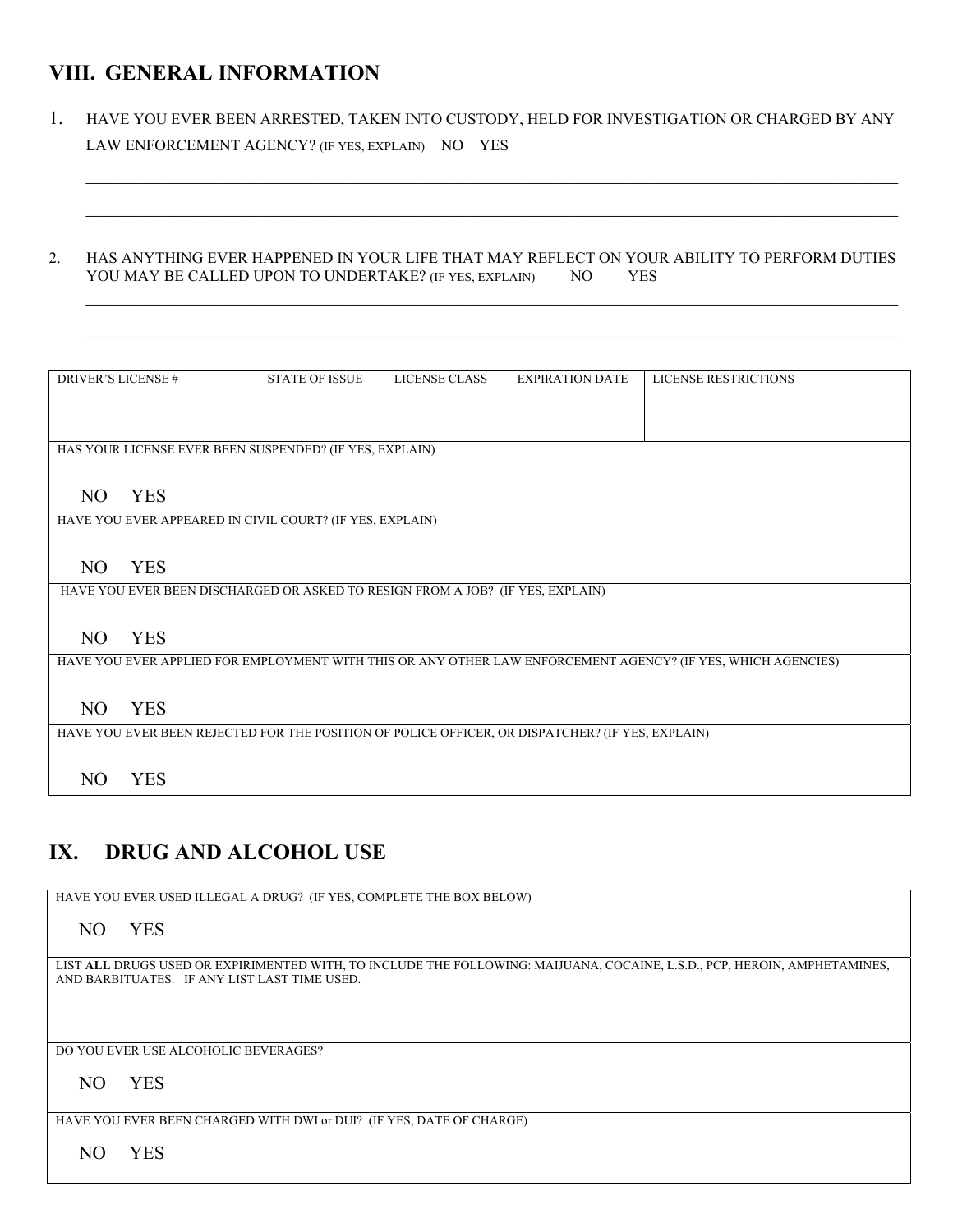#### **Do not write below this line**

| Interviewed by: | Date: |
|-----------------|-------|
| Comments:       |       |
|                 |       |
|                 |       |
|                 |       |
|                 |       |
|                 |       |
|                 |       |
|                 |       |
|                 |       |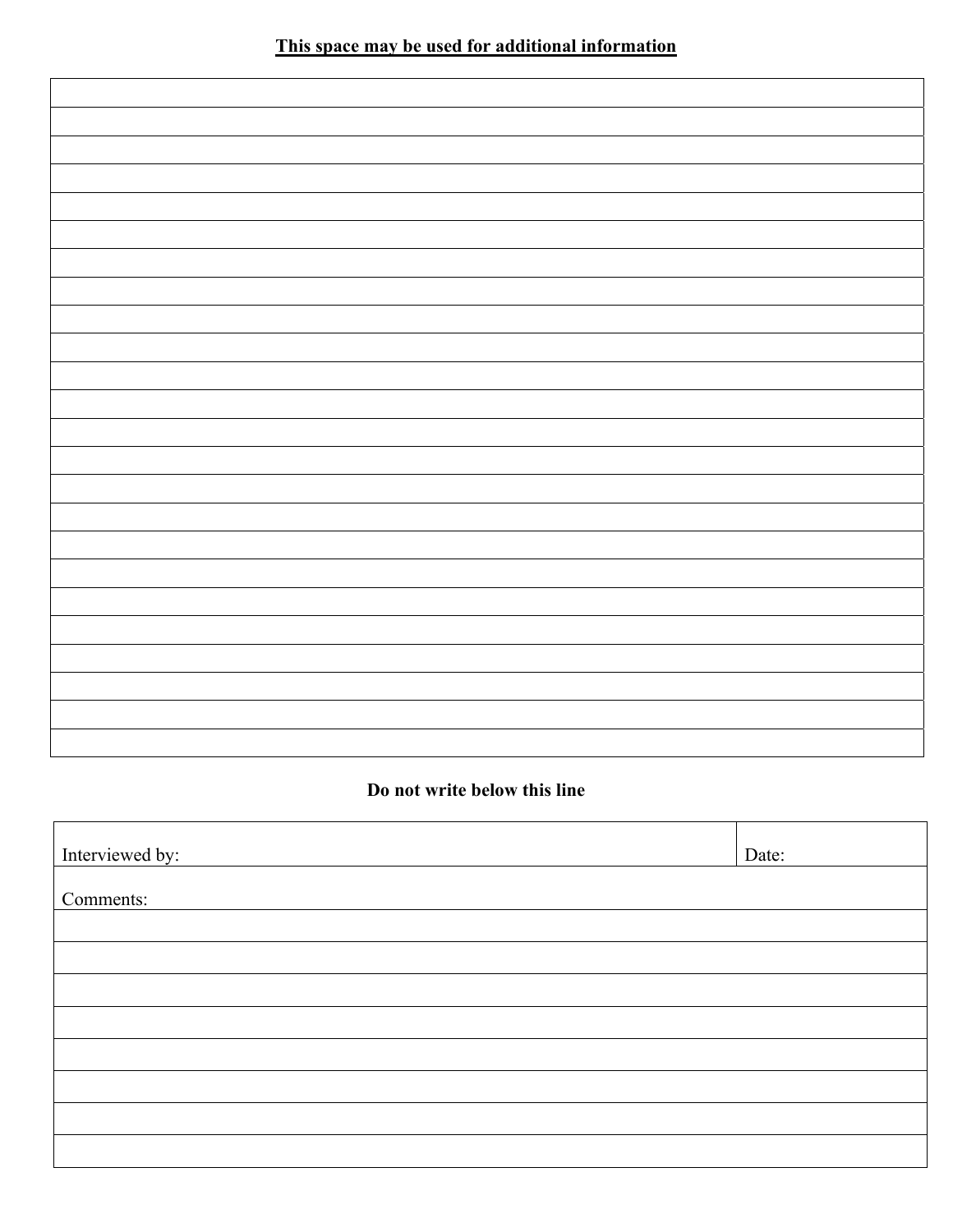

#### **TRUTHFULNESS**

 One of the most critically important issues that defines the effectiveness of any organization is its perception as a credible organization. Central to that image is the integrity and truthfulness of the group's members, from the newest entrant all the way to the top-level management.

 The need for the honest, impartial and accurate representation of facts is nowhere more vital than within a law enforcement agency, whose success or failure rests with the degree of public support it receives. Public support is quickly eroded by a lack of credibility toward an agency as a whole, and towards its members as individuals.

 The very basis of an individual's integrity, both as perceived by the public, and fellow workers, is at stake when he fails to tell the truth. The loss of that integrity by an individual, or group of individuals, can quickly spread throughout an agency to the point that its viability as a trusted organization is lost.

 As Chief of Police, it is my responsibility to maintain the effectiveness of the Berlin Police Department as a viable law enforcement agency. This will serve notice that I will not tolerate lying of any kind by any uniformed and civilian personnel or applicant of this Agency.

 Any statements, either written or verbal, that are given by any applicant with the intent to deceive, will result in rejection from further consideration for employment with this Agency.

#### Chief of Police

I have read and considered the above statement and agree that all information that I supply during the course of my process, (either written or verbal) will be answered honestly and truthfully.

| Name    | ٠<br>٠ |  |
|---------|--------|--|
| Address | ٠<br>٠ |  |
|         |        |  |
| D.O.B.  | ٠      |  |
| SS#     | ٠      |  |
|         |        |  |

Signature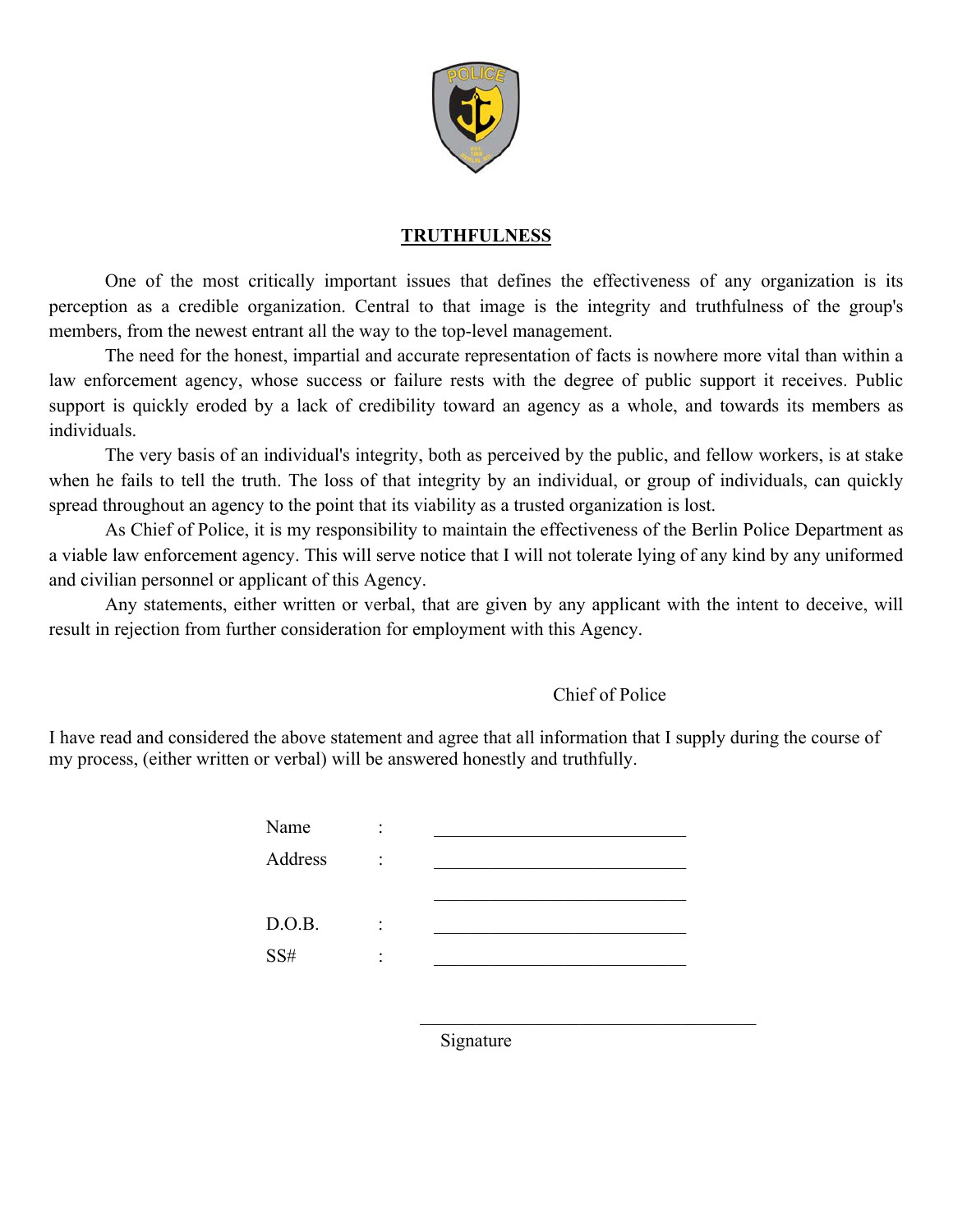

#### AUTHORIZATION FOR RELEASE OF PERSONAL INFORMATION

I, do hereby authorize a review of and full disclosure of all records or any part therefore, concerning myself, by and to the Berlin Police Department and its agents, whether the said records are of a public, private or **confidential nature**.

The intent of this authorization is to give my consent for full an complete disclosure of the records of educational institutions; financial or credit institutions, including records of deposits, withdrawals and balances or checking and savings accounts, and loans, and also the records of commercial or retail credit agencies (including rent reports and/or ratings); medical and psychiatric treatment and/or consultation, including hospitals, clinics, private practitioners and the U.S. Veteran's Administration; public utility companies; employment and preemployment records, including background reports, efficiency ratings, complaints or grievances filed by or against me, and salary records; real and personal property records, and other financial statements and records wherever filed; records of complaint, arrest, trial and/or traffic records; records of complaints of civil nature made by or against me, where so ever located, and to include the records and recollections of attorneys at law, or of other counsel, whether representing me or another person in any case in which I presently have, or have had an interest.

I reiterate and emphasize that the intent of this document is to provide full and free access to the background and history of my personal life, for the specific purpose of pursuing a background investigation, which may provide pertinent data for the Berlin Police Department to consider in determining my suitability for employment by that Department. It is my specific intent to provide access to personal information, however personal or **confidential**, as it may appear to be, and the source of information specifically identified herein.